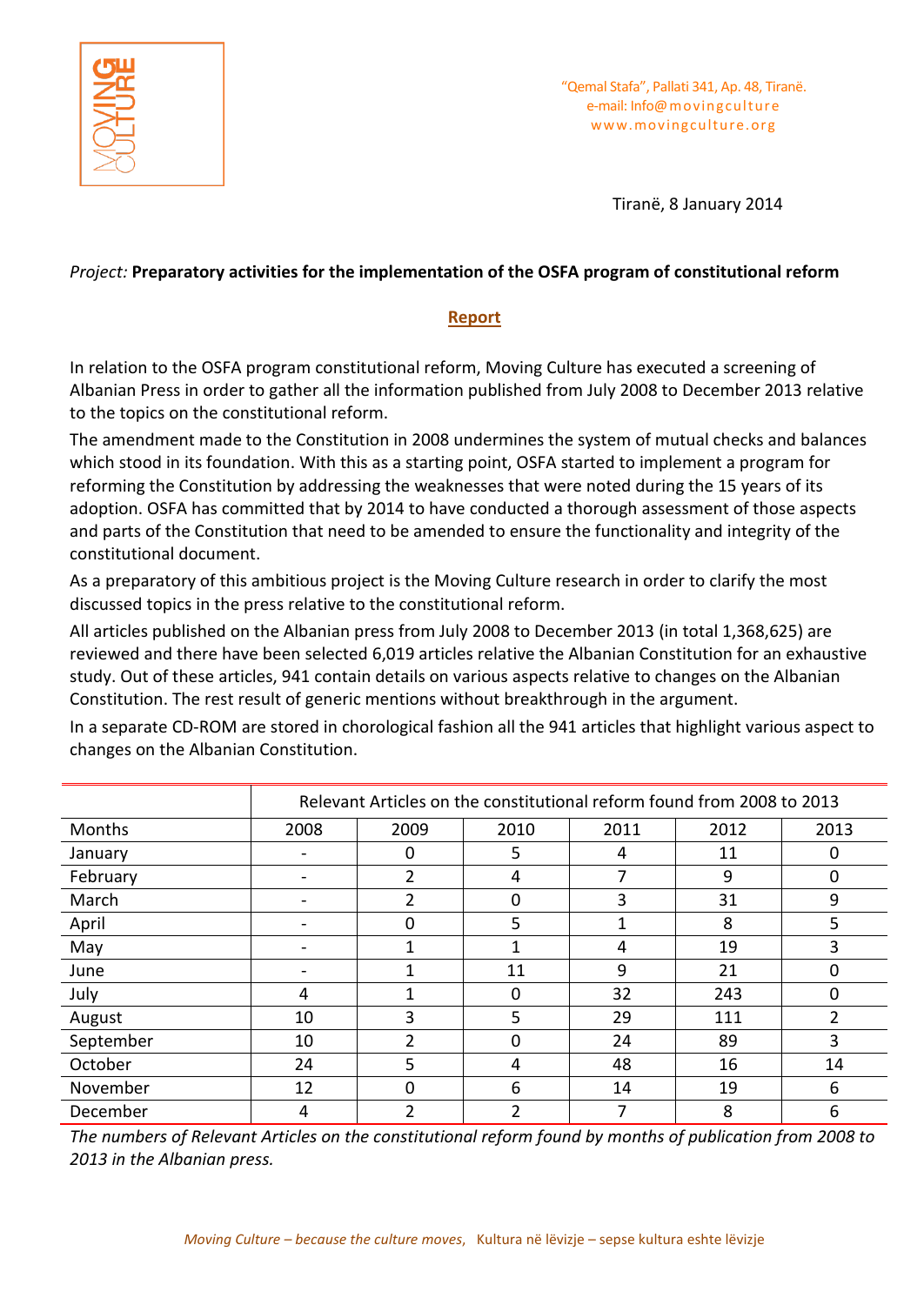Furthermore, in the selection process the topics argued in those articles are retrieved and counted in order to clarify the frequency over time. In total 21 topics are identified.

The theme of "Immunity" has been the most talked throughout all five and a half years, and in addition it's the most talked topic for each year, resulting in 608 hits in total and occupying 53.9% of all topics discussed. The second most discussed topics are the 2008 changes in constitution for the election of the President of Albania with 166 hit or equivalently 14.7% of all topics. The following discussed topics are "the selection of the members of the Constitutional Court, Supreme Court, and General Prosecutor" with 8.7%, "The Electoral System" with 6.3%. The remaining 16.4% is compromised of the topics "The election of the President by the people", "The General Prosecutor Mandate", "Changes in the Criminal Code", and "The Motion of Trust and Distrust of the Prime Minister".

| <b>Topics</b>                                                                                                                                                                                         | 2008           | 2009           | 2010           | 2011           | 2012           | 2013           | <b>Total</b>   |
|-------------------------------------------------------------------------------------------------------------------------------------------------------------------------------------------------------|----------------|----------------|----------------|----------------|----------------|----------------|----------------|
| The constitutional changes of 2008 / Ndryshimet e<br>kushtetutes te vitit 2008                                                                                                                        | 14             | 6              | 10             | 77             | 50             | 9              | 166            |
| The election of the President / Zgjedhja e<br>Presidentit te Republikes                                                                                                                               | $\mathbf 0$    | $\mathbf 0$    | 5              | 13             | $\overline{4}$ | 9              | 31             |
| Vote of confidence - no-confidence/ Mocioni I<br>besimit dhe mosbesimit te Kryeministrit                                                                                                              | 18             | $\overline{2}$ | 3              | 4              | 1              | 3              | 31             |
| Changes in The Electoral Systeme / Ndryshime ne<br>sistemin zgjedhor                                                                                                                                  | 19             | 8              | $\overline{2}$ | 25             | 9              | 9              | 72             |
| Voting age limit / E drejta e votes - Mosha minimale                                                                                                                                                  | $\mathbf 0$    | $\mathbf 0$    | $\mathbf 0$    | $\mathbf 0$    | $\mathbf 0$    | $\overline{2}$ | $\overline{2}$ |
| Changes in the number of members of KQZ /<br>Ndryshimi I nr te anetareve te KQZ                                                                                                                       | $\overline{2}$ | 0              | $\mathbf 0$    | 3              | $\mathbf 0$    | $\mathbf{1}$   | 6              |
| Participation of European citizens in local election,<br>the right of property / Pjesmarrje e shtetaseve<br>evropiane ne zgjedhjet lokale dhe e drejta e<br>pronesise                                 | 0              | $\mathbf 0$    | 0              | 0              | $\mathbf 0$    | $\overline{2}$ | 2              |
| Immunity / Imuniteti                                                                                                                                                                                  | 25             | 6              | 19             | 77             | 464            | 17             | 608            |
| The creation of the Supreme Court / Krijimi i<br>gjykates supreme                                                                                                                                     | 0              | $\mathbf 0$    | $\mathbf 0$    | $\mathbf 0$    | 0              | $\overline{2}$ | $\overline{2}$ |
| The selection of the members of the Constitutional<br>Court, Supreme Court, and The General Prosecutor<br>/ Zgjedhja e anetareve te gjykates se larte,<br>kushtetuese, dhe prokurorit te pergjithshem |                | $\mathbf 0$    | $\overline{3}$ | 20             | 76             | 0              | 99             |
| Election of the General Prosecutor / Zgjedhja e<br>kryeprokurorit te pergjithshem                                                                                                                     | $\mathbf 0$    | $\mathbf 0$    | $\mathbf{1}$   | $\overline{2}$ | $\mathbf 0$    | $\mathbf 0$    | 3              |
| The Mandate of the General Presecutor / Mandati i<br>prokurorit te pergjithshem                                                                                                                       | 6              | $\mathbf{1}$   | 0              | 0              | 37             | 1              | 45             |
| Increase of competencies for the Head Prosecution<br>/ Shtimi i kompetencave te Kryeprokurit                                                                                                          | $\mathbf 0$    | $\mathbf 0$    | $\mathbf 0$    | $\mathbf{1}$   | $\mathbf 0$    | 0              | 1              |
| Criminal Code / Kodi penal                                                                                                                                                                            | $\mathbf 0$    | $\mathbf 0$    | $\mathbf 0$    | $\mathbf 0$    | $\overline{4}$ | 5              | 9              |
| Limitation of public debt / Kufizim i borxhit publik                                                                                                                                                  | 0              | $\mathbf 0$    | $\mathbf 0$    | $\mathbf 0$    | 5              | $\mathbf 0$    | 5              |
| The Constitutional Court / Gjykata Kushtetuese                                                                                                                                                        | $\mathbf 0$    | $\pmb{0}$      | $\mathbf 0$    | $\mathbf{1}$   | $\pmb{0}$      | $\overline{2}$ | 3              |
| Albanian citizenship / Shtetesia shqiptare                                                                                                                                                            | 0              | $\mathbf 0$    | $\mathbf 0$    | $\mathbf{1}$   | 0              | $\mathbf 0$    | $\mathbf{1}$   |
| Electoral Code / Kodi zgjedhor                                                                                                                                                                        | 6              | $\mathbf 0$    | 4              | 27             | $\mathbf{1}$   | $\mathbf 0$    | 38             |
| Family Code / Kodi i famlijes                                                                                                                                                                         | $\mathbf 0$    | 0              | $\pmb{0}$      | $\mathbf{1}$   | 0              | 0              | $\mathbf{1}$   |
| Public Order / Forcat e rendit                                                                                                                                                                        |                | $\mathbf 0$    | $\mathbf{1}$   | $\mathbf 0$    | 0              | $\pmb{0}$      | $\mathbf{1}$   |
| Open meetings in the assembly / Mbledhje te<br>hapura ne kuvend                                                                                                                                       |                | $\mathbf{1}$   | $\pmb{0}$      | 0              | $\mathbf 0$    | 0              | $\mathbf{1}$   |

*Moving Culture – because the culture moves*, Kultura në lëvizje – sepse kultura eshte lëvizje